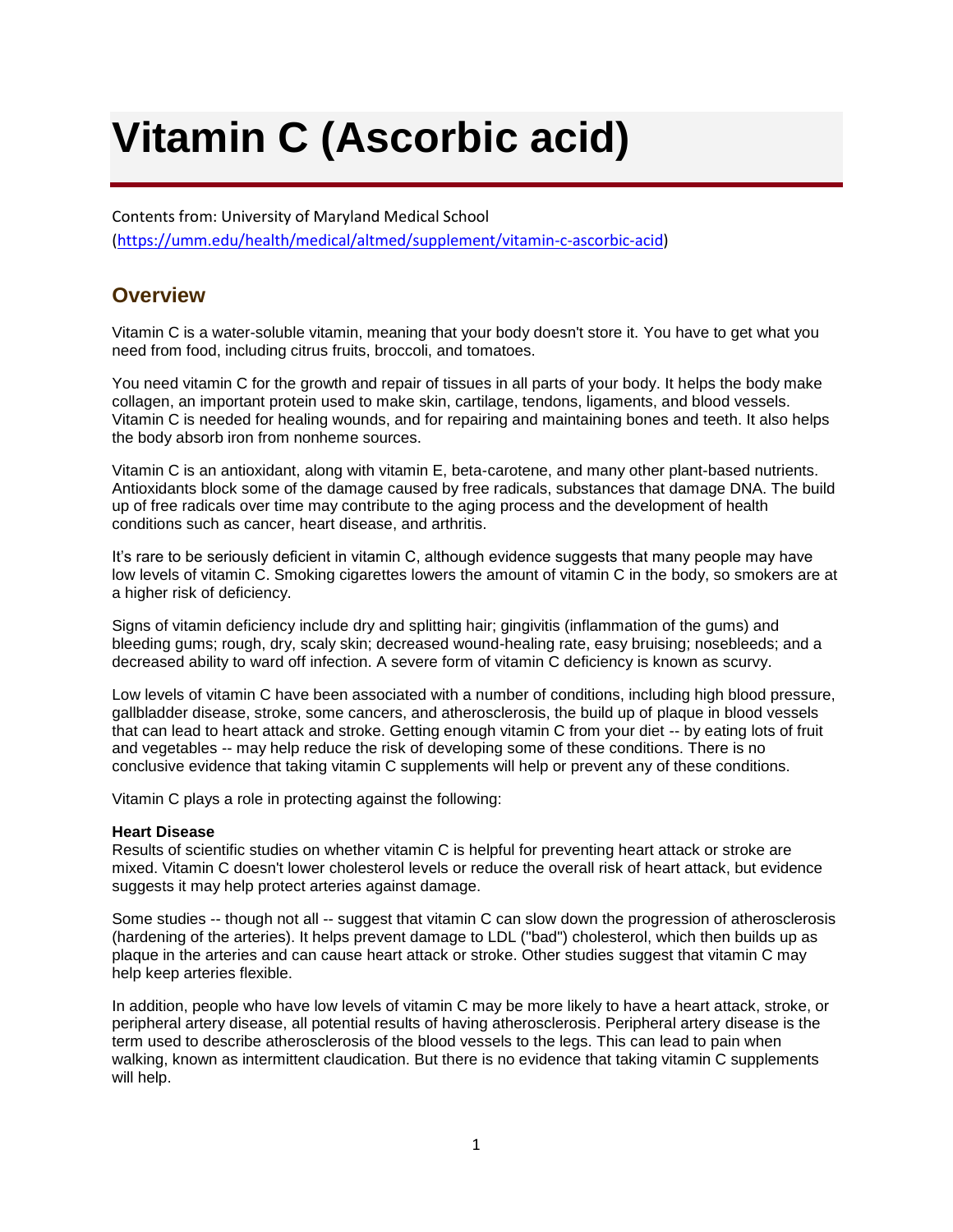The best thing to do is get enough vitamin C through your diet. That way, you also get the benefit of other antioxidants and nutrients contained in food. If you have low levels of vitamin C and have trouble getting enough through the foods you eat, ask your doctor about taking a supplement.

#### **High Blood Pressure**

Population-based studies (which involve observing large groups of people over time) suggest that people who eat foods rich in antioxidants, including vitamin C, have a lower risk of high blood pressure than people who have poorer diets. Eating foods rich in vitamin C is important for your overall health, especially if you are at risk for high blood pressure. The diet physicians most frequently recommend for treatment and prevention of high blood pressure, known as the DASH (Dietary Approaches to Stop Hypertension) diet, includes lots of fruits and vegetables, which are loaded with antioxidants.

### **Common Cold**

Despite the popular belief that vitamin C can cure the common cold, scientific evidence doesn't support that theory. Taking vitamin C supplements regularly (not just at the beginning of a cold) produces only a small reduction in the duration of a cold (about 1 day). The only other piece of evidence supporting vitamin C for preventing colds comes from studies examining people exercising in extreme environments (athletes, such as skiers and marathon runners, and soldiers in the Arctic). In these studies, vitamin C did seem to reduce the risk of getting a cold.

#### **Cancer**

Results of many population-based studies suggest that eating foods rich in vitamin C may be associated with lower rates of cancer, including skin cancer, cervical dysplasia (changes to the cervix which may be cancerous or precancerous, picked up by pap smear), and, possibly, breast cancer. But these foods also contain many beneficial nutrients and antioxidants, not only vitamin C, so it's impossible to say for certain that vitamin C protects against cancer. Taking vitamin C supplements, on the other hand, has not been shown to have any helpful effect.

In addition, there is no evidence that taking large doses of vitamin C once diagnosed with cancer will help your treatment. In fact, some doctors are concerned that large doses of antioxidants from supplements could interfere with chemotherapy medications. More research is needed. If you are undergoing chemotherapy, talk to your doctor before taking vitamin C or any supplement.

#### **Osteoarthritis**

Vitamin C is essential for the body to make collagen, which is part of normal cartilage. Cartilage is destroyed in osteoarthritis (OA), putting pressure on bones and joints. In addition, some researchers think free radicals -- molecules produced by the body that can damage cells and DNA -- may also be involved in the destruction of cartilage. Antioxidants such as vitamin C appear to limit the damage caused by free radicals. However, no evidence suggests that taking vitamin C supplements will help treat or prevent OA. What the evidence does show is that people who eat diets rich in vitamin C are less likely to be diagnosed with arthritis.

Taking nonsteroidal anti-inflammatory drugs can lower your levels of vitamin C. If you take these drugs regularly for OA, you might want to take a vitamin C supplement.

#### **Age-related Macular Degeneration**

Vitamin C (500 mg) appears to work with other antioxidants, including zinc (80 mg), beta-carotene (15 mg), and vitamin E (400 IU) to protect the eyes against developing macular degeneration (AMD), the leading cause of legal blindness in people over 55 in the United States. The people who seem to benefit are those with advanced AMD. It isn't known whether this combination of nutrients helps prevent AMD or is beneficial for people with less advanced AMD. This combination includes a high dose of zinc, which you should only take under a doctor's supervision.

#### **Pre-eclampsia**

Some studies suggest that taking vitamin C along with vitamin E may help prevent pre-eclampsia in women who are at high risk. Pre-eclampsia, characterized by high blood pressure and too much protein in the urine, is a common cause of premature births. Not all studies agree, however.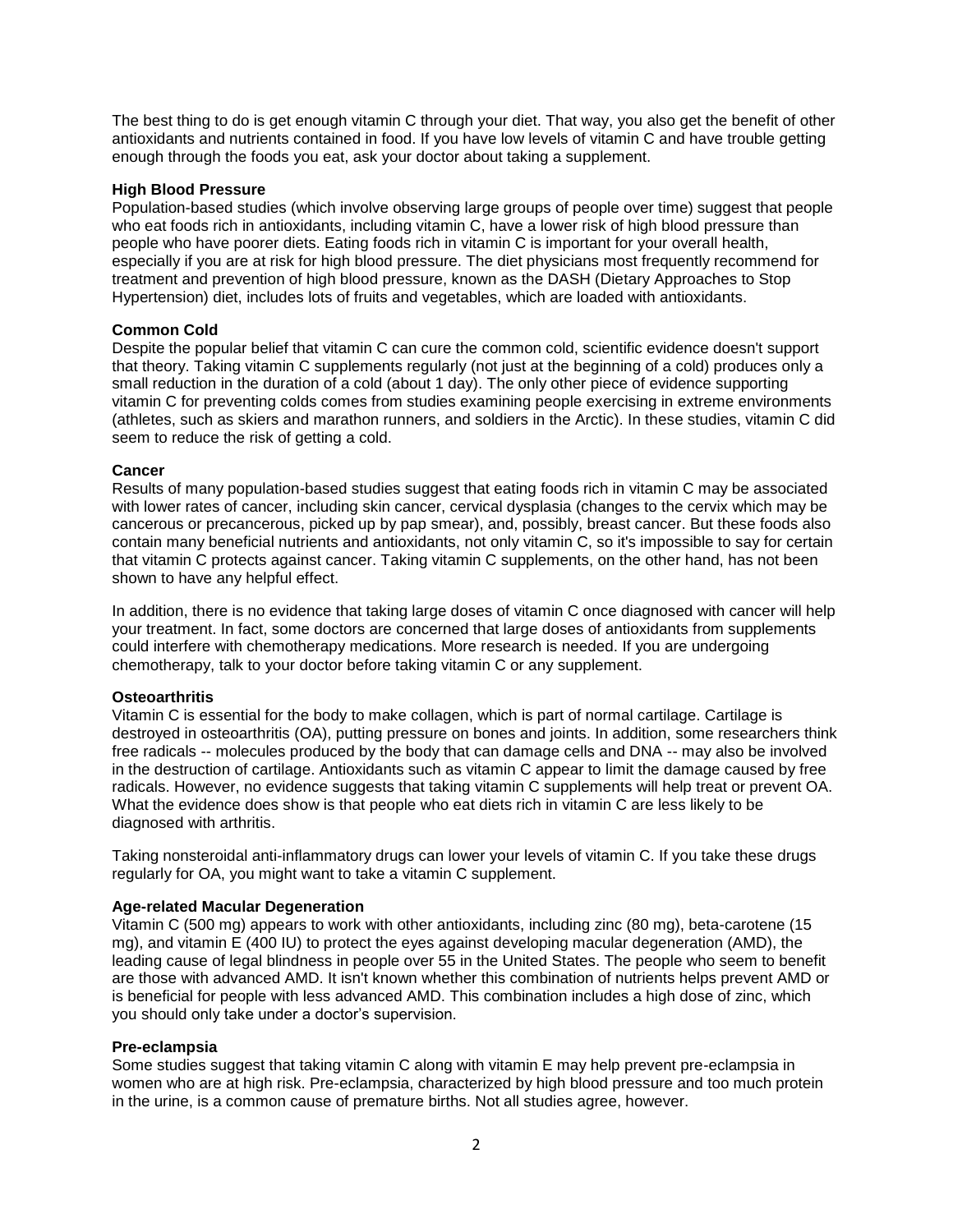## **Asthma**

Studies are mixed when it comes to the effect of vitamin C on asthma. Some show that low levels of vitamin C are more common in people with asthma, leading some researchers to think that low levels of vitamin C might increase the risk for this condition. Other studies seem to show that vitamin C may help reduce symptoms of exercise-induced asthma.

#### **Other**

Although the information is limited, studies suggest that vitamin C may also be helpful for:

- Boosting immunity
- Maintaining healthy gums
- Improving vision for those with uveitis (an inflammation of the middle part of the eye)
- Treating allergy-related conditions, such as asthma, eczema, and hay fever (called allergic rhinitis)
- Reducing effects of sun exposure, such as sunburn or redness (called erythema)
- Alleviating dry mouth, particularly from antidepressant medications (a common side effect from these drugs)
- Healing burns and wounds
- Decreasing blood sugar in people with diabetes
- Some viral conditions, including mononucleosis -- Although scientific evidence is lacking, some doctors may suggest high-dose vitamin C to treat some viruses

# **Dietary Sources**

Excellent sources of vitamin C include oranges, green peppers, watermelon, papaya, grapefruit, cantaloupe, strawberries, kiwi, mango, broccoli, tomatoes, Brussels sprouts, cauliflower, cabbage, and citrus juices or juices fortified with vitamin C. Raw and cooked leafy greens (turnip greens, spinach), red and green peppers, canned and fresh tomatoes, potatoes, winter squash, raspberries, blueberries, cranberries, and pineapple are also rich sources of vitamin C. Vitamin C is sensitive to light, air, and heat, so you'll get the most vitamin C if you eat fruits and vegetables raw or lightly cooked.

# **Available Forms**

You can purchase either natural or synthetic vitamin C, also called ascorbic acid, in a variety of forms. Tablets, capsules, and chewables are probably the most popular forms, but vitamin C also comes in powdered crystalline, effervescent, and liquid forms. Vitamin C comes in doses ranging from 25 - 1,000 mg.

"Buffered" vitamin C is also available if you find that regular ascorbic acid upsets your stomach. An esterified form of vitamin C is also available, which may be easier on the stomach for those who are prone to heartburn.

## **How to Take It**

The best way to take vitamin C supplements is 2 - 3 times per day, with meals, depending on the dosage. Some studies suggest that adults should take 250 - 500 mg twice a day for any benefit. Talk to your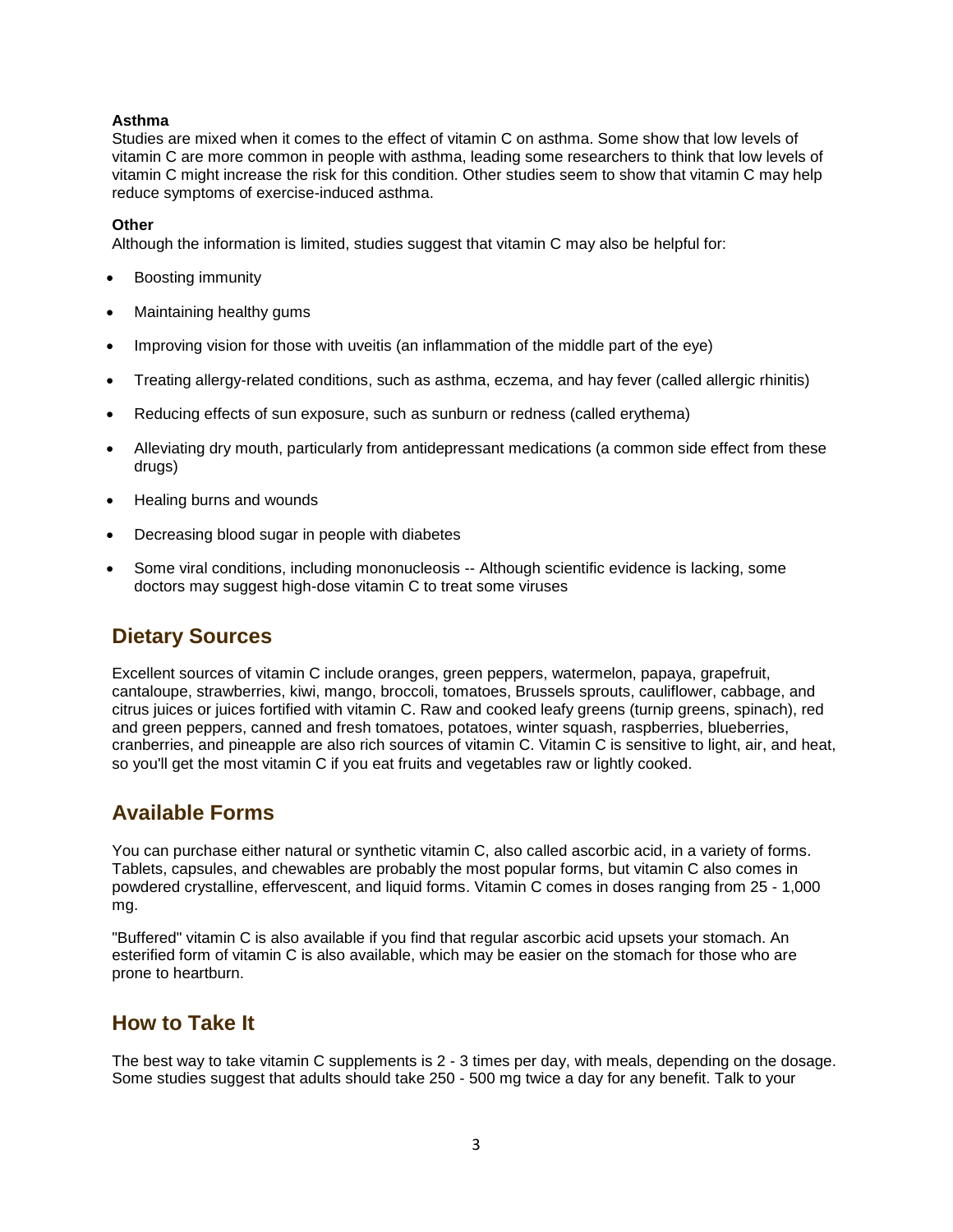doctor before taking more than 1,000 mg of vitamin C on a daily basis and before giving vitamin C to a child.

Daily intake of dietary vitamin C (according to the National Academy of Sciences) is listed below.

## **Pediatric**

- Birth 6 months: 40 mg (Adequate intake)
- Infants 6 12 months: 50 mg (Adequate intake)
- Children 1 3 years: 15 mg
- Children 4 8 years: 25 mg
- Children 9 13 years: 45 mg
- Adolescent girls 14 18 years: 65 mg
- Adolescent boys 14 18 years: 75 mg

#### **Adult**

- Men over 18 years: 90 mg
- Women over 18 years: 75 mg
- Pregnant women 14 18 years: 80 mg
- Pregnant women over 18 years: 85 mg
- Breastfeeding women 14 18 years: 115 mg
- Breastfeeding women over 18 years: 120 mg

Because smoking depletes vitamin C, people who smoke may need an additional 35 mg per day.

The dose recommended to prevent or treat many of the conditions mentioned in the Uses section is often 500 - 1,000 mg per day.

## **Precautions**

Because of the potential for side effects and interactions with medications, you should take dietary supplements only under the supervision of a knowledgeable health care provider.

Vitamin C supplements have a diuretic effect, meaning the help the body get rid of excess fluid. Be sure to drink plenty of fluids when taking them.

Most commercial vitamin C is made from corn. People sensitive to corn should look for alternative sources, such as sago palm.

Vitamin C increases the amount of iron absorbed from foods. People with hemochromatosis, an inherited condition where too much iron builds up in the body, should not take vitamin C supplements.

Vitamin C is generally considered safe because your body gets rid of what it does not use. But at high doses (more than 2,000 mg daily) it can cause diarrhea, gas, or stomach upset. If you experience these side effects, lower the dose of vitamin C.

People with kidney problems should talk to their doctor before taking vitamin C.